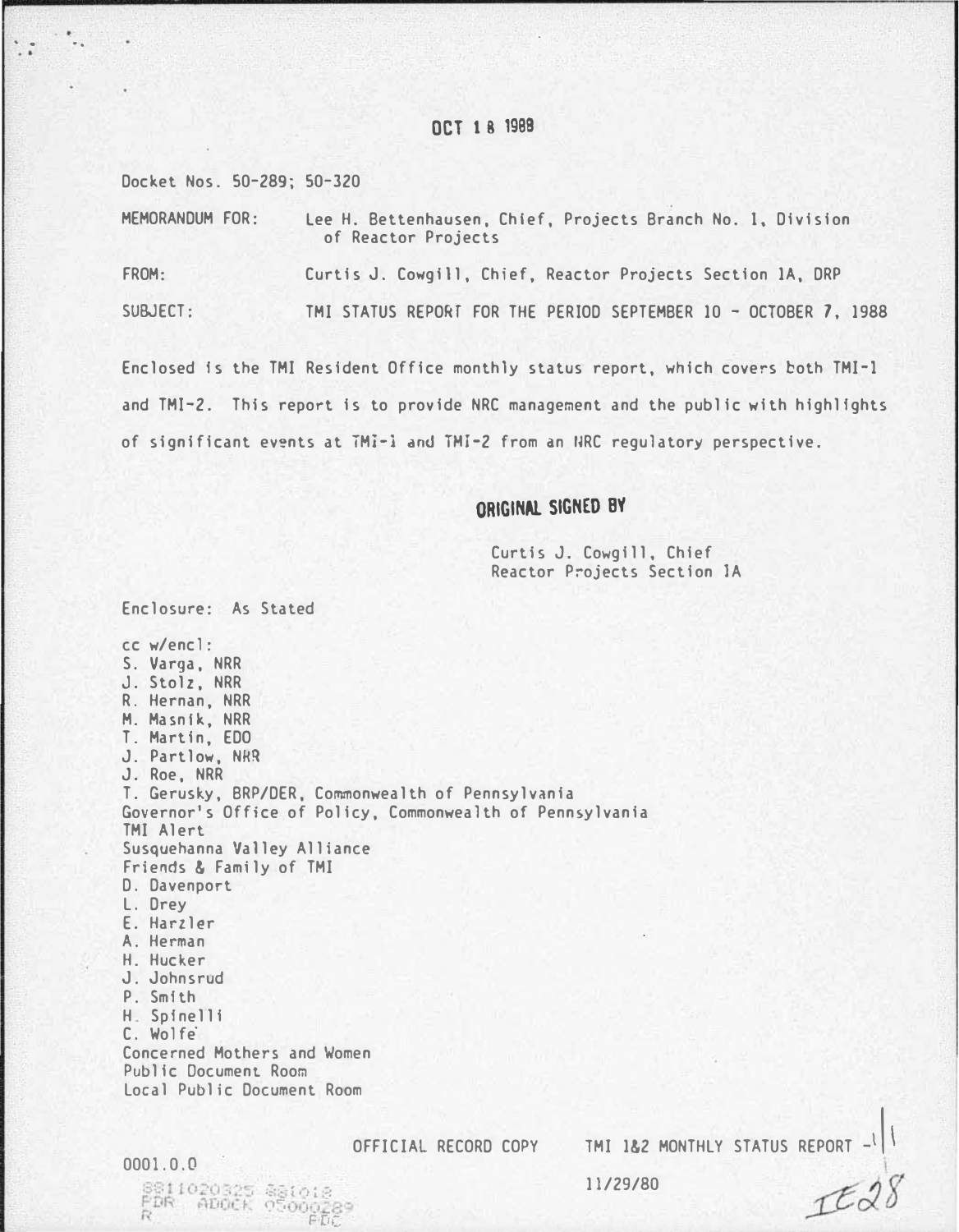# Lee H. Bettenhausen

 $\epsilon_{\rm 10}$ 

2 0CT 18 1989

 $bcc$   $w/enc$ ]: K. Abraham, RI (2 copies) M. Miller, RI W. Kane, RI R. Conte, RI (8 copies) W. Baunack, RI C. Cowgill, RI J. Wechselberger, RI<br>J. Bell, NRR Region I Docket Room (w/concurrences)

 $R(-1)RP$ R1:DPP  $\sqrt{2}$ n.c. LBettenhausen CONg111  $10/17/38$  $l$ c/19/6a

OFFICIAL RECORD COPY THI 182 MONTHLY STATUS REPORT

0002 0.0

11/29/80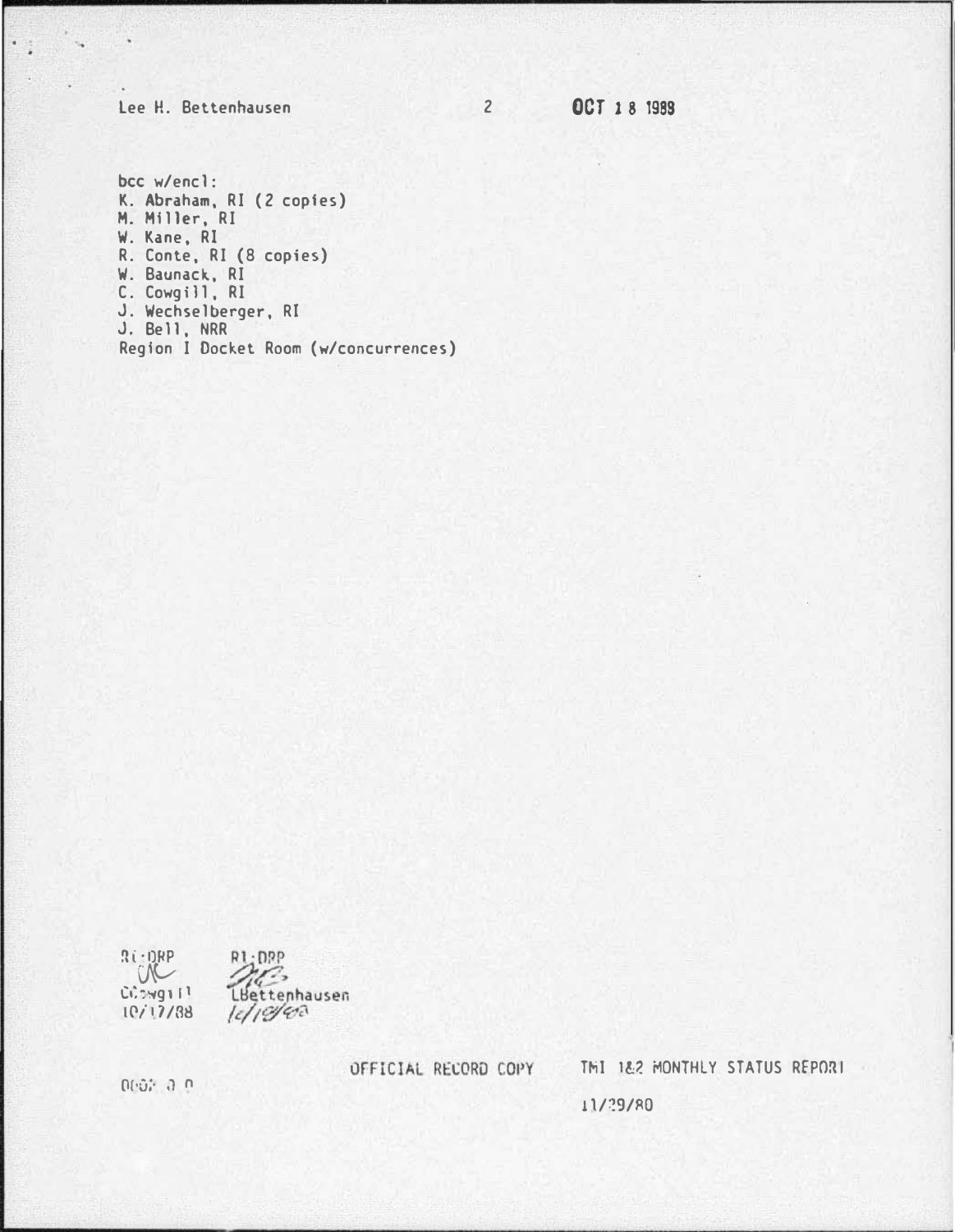### ENCLOSURE

## TMI-1 AND TMI-2 STATUS REPORT FOR THE PERIOD SEPTEMBER 10 - OCTOBER 7, 1988

# $1.$  TMI-1

# a. Facility Operations Summary

During the report period, the licensee decid�d to shut down the reactor to troubleshoot and repair the cause of a hign flow in the No. 1 seal leak-off line of a reactor coolant pump. On September 17, 1988, the plant was taken off line, repairs were completed, and power operations were resumed on September 26, 1988. As of October 7, 1988, the TMI-1 reactor was �t 100 percent power with Tave at 579 F and Reactor Coolant System {RCS) pressure at 2155 psig.

# b. Items of Special Interest

## Reactor Coolant Pump Seal

On September 17, 1988, the licensee decided to shut down TMI-1 to identify the cause of a high flow in the No. 1 seal leak-off line for the "D" reactor coolant pump (RCP). On September 15, 1988, the "0" RCP No. 1 seal leak-off started to increase from 2-4 gpm (normal readings) to 4-5 gpm. By September 17, 1988, the flow was 6-8 gpm. The licensee suspected a problem �ith the No. 1 seal itself; and, upon discussing the problem of the seal package with the vendor (Westinghouse), they decided to shut down for repairs.

The licensee had previously replaced this seal package on all four RCP's during the refueling outage that ended about eight weeks ago. The other three RCP's had normal readings from the No. 1 seal leak-off; and, overall, the unidentified Reactor Coolant System (RCS) leak rate remained significantly less than the 1 gpm technical specification limit.

Upon disassembling the No. I seal package, two damaged 0-rings were found. These are considered to be the cause of the increased leak-off flow. The damage to the 0-rings was attributed to improper Installation during the refueling outage.

Upon completing repairs and follow-up testing the "D" RCP, the licensee observed an increase in shaft vibration and realigned the pump/motor assembly. The indicated vibration still remains a little higher (10-15 mils) in t·e "O" RCP than in the other three RCP's {6-8 mils). However, this indicated vibration has not affected pump performance, nor has it affected seal leak-off flow. The licensee is evaluating the cause of the vibration readings to determine if they are the result of a malfunctioning vibration sensor or indicate true vibrations.

OFFICIAL RECORD COPY TMI 1&2 MONTHLY STATUS REPORT -

1 1/29/80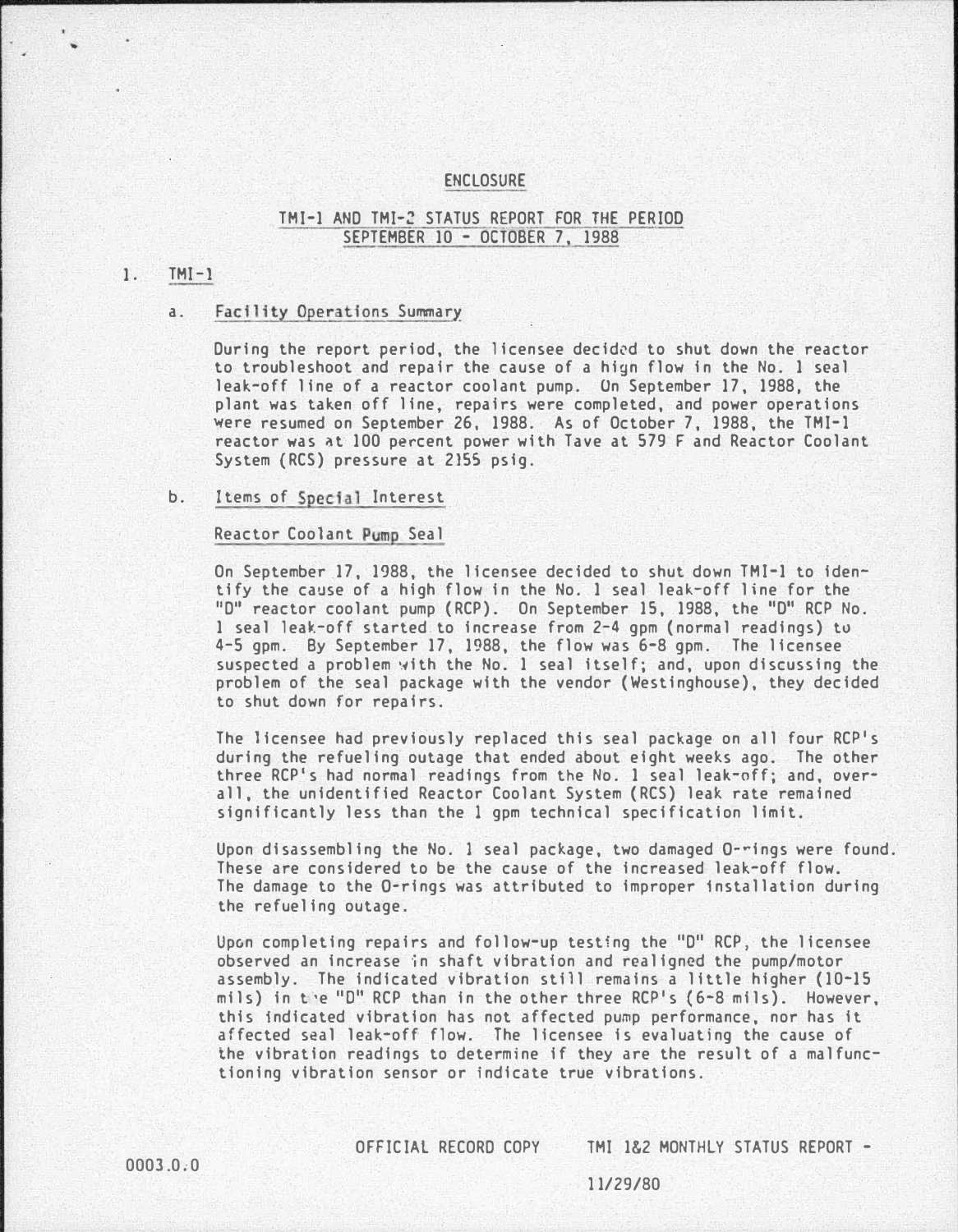# High Heat-Up Rate

On September 29, 1988, upon reviewing computer data gathered during plant heat-up operations, the licensee determined that the technical specification limit for RCS heat-up rate had been exceeded. This occurred when the plant was preparing to resume power operations following a one-week outage to repair a RCP seal. Based on this review, the actual heat-up rate, using RCP's as the heat source, was in the range of 55-61 F/hour. These values exceeded the heat-up rate limit of 50 F/hour as required by the technical specifications. A preliminary engineering assessment by the licensee indicates that the primary system did not have significant thermal stresses as a result of exceeding this limit. This event will be detailed in a future NRC inspection report. Also, a Licensee Event 0nport will be issued at a later date.

# 2. TMI-2

### a. Facility Activities Summary

During this reporting period. cutting of the grid forging continued. The grid forging is the third of five plates that comprise the lower Core Support Assembly (LCSA) that is to be removed to provide access for defueling the lower head of the reactor vessel. Decontamination of plant surfaces and systems continues. Several plant areas have been isolated from routine use and placed in an interim status as meeting Post-Defueling Monitored Storage (POMS) conditions set forth in the licen�ce's Safety Analysis Report (SAR) submitted to the NRC staff on August 16, 1988. Other plant areas are scheduled for verification to determine if they meet the interim PDMS isolation criteria set by the lic�nsee but not yet approved by NRC.

## b. Items of Special Interest.

#### Defueling Operations

Cutting of the grid forging continued at a modest pace. Difficulty is still being experienced with the plasma arc cutting equipment. The torch tips have experienced several failures that require the torches to be re-built. The X-Y bridge has been removed from the vessel for repairs of various notors and positioning equipment and reinstalled. Also, it required decontamination prior to work on the bridge components.

To date, all of the in-core guide tubes have been cut to permit easier access to cuts on the grid forging itself. All cf the forging support posts have also been cut and removed from the top of the forging. Of the seventy-seven cuts required to remove the forging, fifty-five have been attempted or completed. Of these, only seven have been verified as totally complete. Some will require recutting as a result of uneven cuts or incomplete penetration during initial cutting.

OFFICIAL RECORD COPY TMI 1&2 MONTHLY STATUS RT RT -